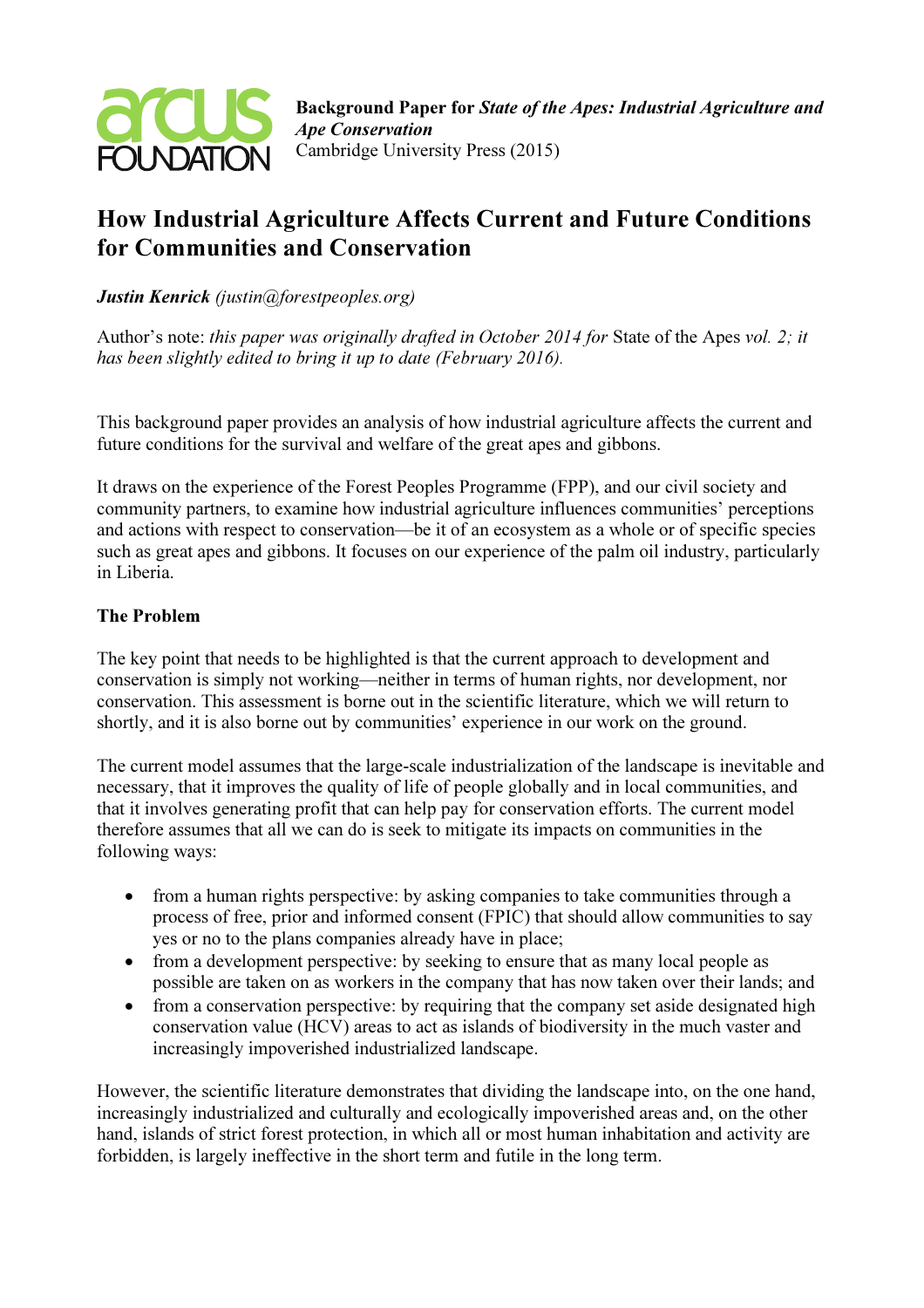In contrast, wherever forest communities have secure collective tenure of their lands, the scientific literature and the studies of the Forest Peoples Programme show that these communities are the ones best placed to protect their forests. Our own experience working with forest communities reveals that when communities are persuaded to hand over land to companies bent on industrial agriculture, the consequences are community division and the loss of secure livelihoods (e.g., Kenrick et al., 2012; Lomax, Kenrick and Brownell, 2012).

This dynamic has profound implications for how we address the question underlying this edition of State of the Apes, whose aim is to identify ways to reconcile the human need for wellbeing and the overriding need for us to protect our environment. By maintaining an environment in which our fellow species and ecological systems flourish, we ensure there is a future for ourselves.

We are unlikely to be able to address this matter satisfactorily if we continue to think within an intellectual and political climate that assumes the inevitable persistence of a top-down approach to development in which the large players—in this case, for-profit corporations working with their allies in government, and non-profit conservation bodies working with the international community—continue to take over community lands on the premise of spreading development and prosperity while protecting emblematic ecosystems and species.

When communities seek to create space and opportunity for the maintenance of ecological systems and other species—for conservation and the wellbeing of apes—while yielding to industrial agricultural development, they almost inevitably get squeezed between profit-driven and conservation-driven land grabbing. This process ultimately alienates them from conservationrelated concerns and from the long-standing, dynamic livelihood systems that have sustained them, their forests and the ecosystems and species that make up the mosaic of farmland and forests on which they have depended (e.g. Colchester and Chao, 2011)

Experts estimate that the world's farm output must increase 60% by 2050 to meet the anticipated global demand for agricultural products, and that an additional  $700,000 \text{ km}^2$  (70 million ha) of arable land will be needed to meet this predicted demand (Alexandratos and Bruinsma, 2012, p. 7). These predictions are often used as justifications for industrialized forms of agriculture. Instead, such forecasts could provide us with a strong reason for examining whether maintaining a system of rapid urbanization and promoting the concentration of land ownership are sustainable approaches. They could also prod us to reverse the exodus driven by expropriation, namely by supporting communities to build on high-yield but high-diversity forest and farmscapes that maintain ecological integrity, encourage concern for ecological wellbeing and enable social cohesion and sufficiency. In this way, the drive for more children to ensure some security in old age is replaced by living within population and ecological limits in order to ensure the community as a whole benefits from that sufficiency.

Experts also point out that, in addition to the increasing demand for food crops, the investment in crops for agrofuels and other products is rising, and they acknowledge that oil palm—used for food, cosmetics and agrofuels—is the fastest-growing monoculture in the world. They add that for agriculture to be sustainable and able to meet the demand for food and commodities, it needs to be considered in the context of a rapidly changing world. In evaluating these findings, it should be recognised that—even in recent history—rapid changes also result from unforeseen events, which may be the consequence of planned human choices.

It is important to highlight—as these experts do—how urbanization, growing inequities and divisions between the poor and the wealthy, human migration, climate change, water shortages and floods, environmental degradation, globalization, and changing dietary preferences are all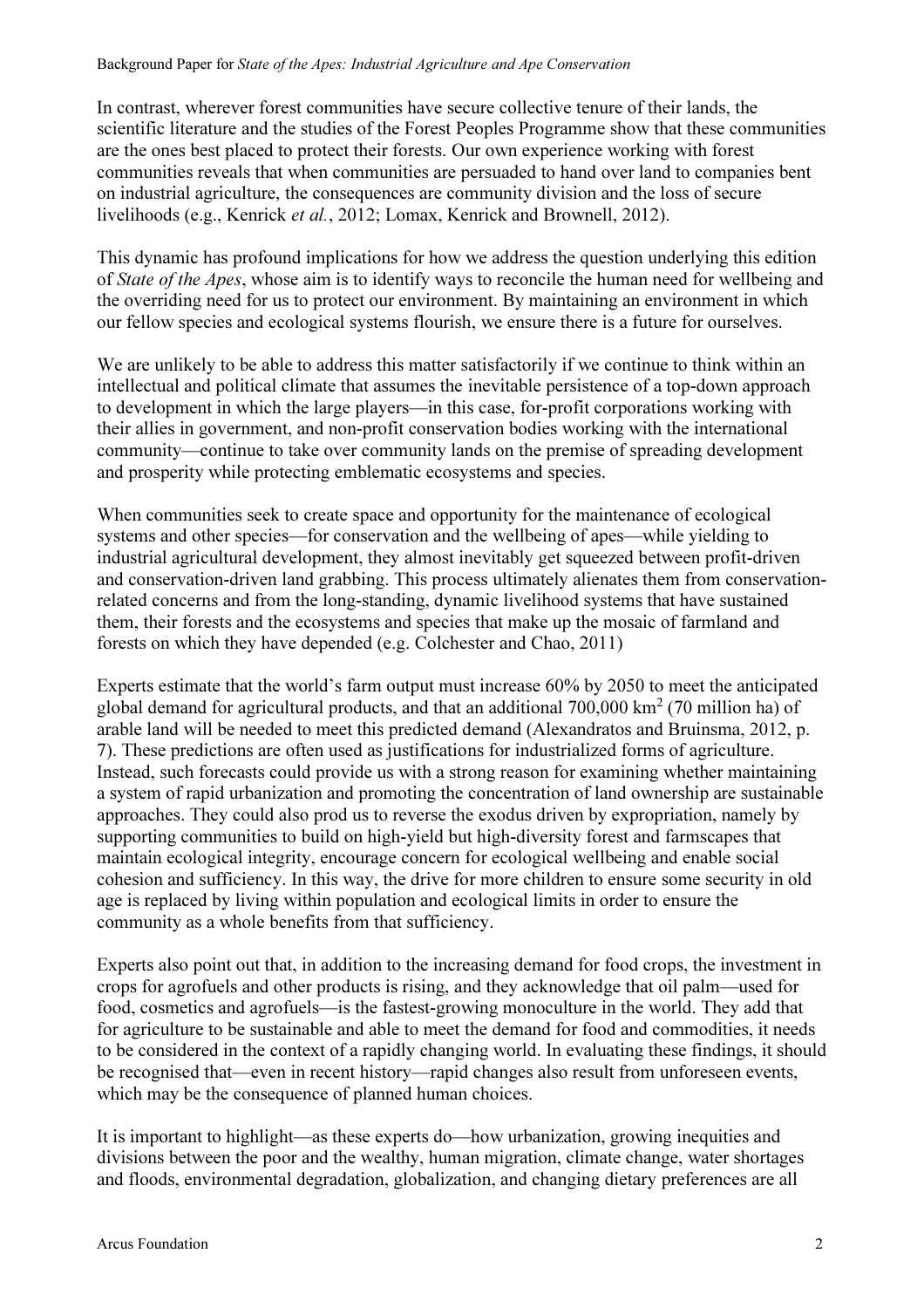influencing agricultural practice around the world. It is probably as critical to demonstrate that there are effective and realistic alternatives to this scenario, and that if we are to avoid the extinction of apes outside of captivity, along with our own extinction, then these alternatives need to be examined, discussed and adapted to suit all our needs.

As has been widely acknowledged, industrial agriculture is a major cause of encroachment into tropical forest, affecting local and global food security and exerting pressure on productive capacity and ecosystems. However, it may be mistaken to describe the political, social and economic dynamics that drive the expansion of industrial agriculture as very complex, rather than as very simple. The dynamics of profit maximization, empowered by the notion that they are inevitable, and excused by the notion that they will benefit those who are expropriated as well as the wider public, are the simple forces at work.

How these simple forces play out on the ground in any particular situation is, in contrast, extremely complex.

In general, the process of divide and rule is set in motion once certain members of the political elite at the national, regional and local levels are persuaded that they will benefit from siding with what is presented as an inevitable process—and so becomes an inevitable process—whereby some people receive the benefits and jobs, while many others simply lose the lands that they have relied on for generations.

Into this context step conservation bodies that seek to protect what they can of rapidly vanishing ecosystems and species ranges. If such organizations accept the premise of the inevitability of this process, then they end up working with multinationals and other companies to, in some cases, ensure that the felled indigenous forest is left lying to protect the carbon in the dead trees; in other cases, they do so to ensure areas are left untouched and protected—not only from company activity, but also from traditional shifting cultivation—in order to protect particular species or ecosystem services.

Thus, in this framework of industrial land grab accompanied by green land grab, communities are alienated from their own lands and effectively wind up competing with each other for limited social resources—namely jobs with the company. At the same time, they compete with conservationists for the remaining land, which also happens to be the only land left that can provide some security for community members.

In this model, industrialized landscapes can include islands of conservation, but those islands are unsustainable—both in the long term, due to the ongoing expansion and impact of industrial agriculture, and in the short term, since these lands are the only ones left for communities who rely on them.

## The Solution

As noted above, the scientific literature and our own studies show that when forest communities have secure collective tenure of their lands, they are the ones best placed to protect their forests. Only if communities retain their rights to lands and are permitted to enable income generation to pay for education, health, and other services—by developing dynamic and sustainable livelihood systems, perhaps with external support, can there also be a route for great ape conservation, ecosystem health and human development.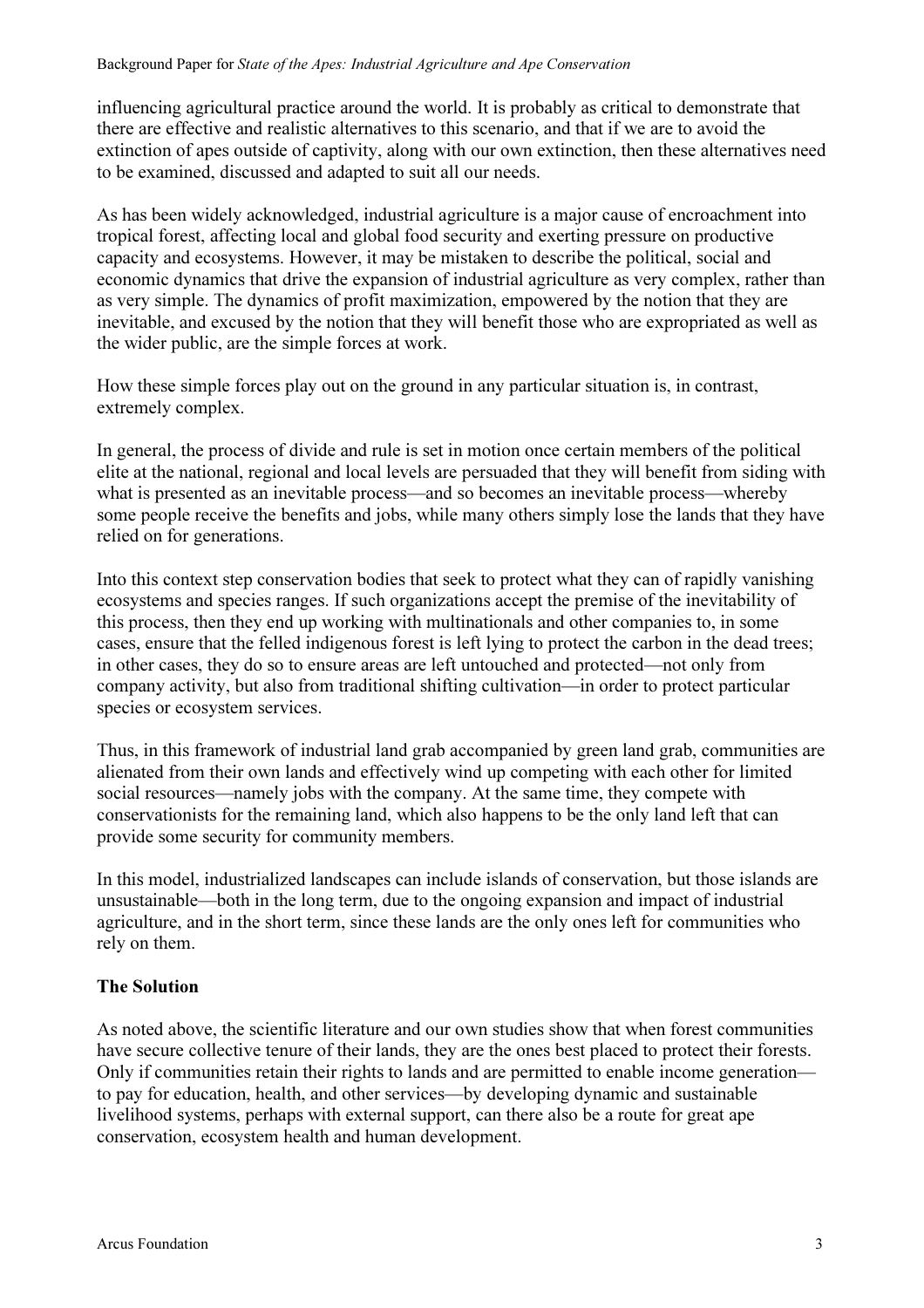In other words, a three-part game is being played out, and the question is whether we will continue to prioritize one of these factors—namely the expansion of industrialized agriculture based on the dynamics involved in the drive for profit—or whether we will prioritize the other two—the well-being of communities and the lands on which they have depended, and on which they could continue to depend if we were to recognize their rights, and the rights of other species.

#### Evidence for Community-Based Forest Conservation

Two studies show that the application of strict conservation measures is less effective in reducing deforestation than the establishment of community forests that are managed and controlled by indigenous peoples and forest-dependent communities in multiple-use systems.<sup>1</sup>

One of these studies is the Climate and Land Use Alliance's statistical analysis of annual deforestation rates as reported in 73 peer-reviewed case studies conducted in the tropics. It finds that deforestation is significantly lower in community-managed forests than in strict protected forests. It concludes that:

community tenure over forests can result in more forest cover and more species-rich forests, less deforestation and degradation, and fewer fires than some other approaches to protecting forests. These beneficial forest outcomes are more likely if communities are "traditional" or have a long term relationship with their natural resources, if the forest provides them with some livelihood options, and if community forest rights are secure and enforced (Seymour, La Vina and Hite, 2014, p. iii).

The other study finds that some community-managed forests are located in areas with higher deforestation pressures than strict protected areas. Taking this into account, it concludes that, in comparison to strict protected areas, community-managed forests are associated with significantly greater reductions in deforestation, especially if they are managed and controlled by indigenous peoples (Veríssimo et al., 2011). Similarly, in Mexico, rates of deforestation decreased from 2% p.a. to less than 0.2% as a result of increased community ownership (Barton Bray, Merino-Perez and Barry, 2005). The more authority a community secures to regulate a forest, the more committed, and the more effective their efforts will be (e.g. Ribot, 2004; Pierce Colfer and Capitstrano, 2005).

## Evidence for Self-Determined Community Development

That these communities have engaged in dynamic low-impact livelihoods that have allowed conservation of the forests and the persistence of biodiversity for centuries is evident in the persistence of those ecosystems. The very places that conservationists seek to have designated as protected areas are the places where communities live, or lived, in such a way as not to threaten the survival of ecosystems and species—until the dynamic described above comes into play through, for example, colonial or post-colonial corporate appropriation and pressure.

The basis of sustainable livelihood systems is thus evident in such places. In Liberia, for example, communities that have a diversity of food production may simply require the creation of, or access to, markets in order to be able to maintain the security of sufficient food production and to gain income from market access. That income can enable them to have the means to get their children through education, to provide medical care when needed, and so on.

 $\overline{a}$ 

<sup>&</sup>lt;sup>1</sup> In the interest of brevity, this text highlights just two relevant studies, yet a large body of evidence could be cited with reference to carbon stocks and other factors (e.g., Chhatre and Agrawal, 2009; Rights and Resources Initiative, 2016).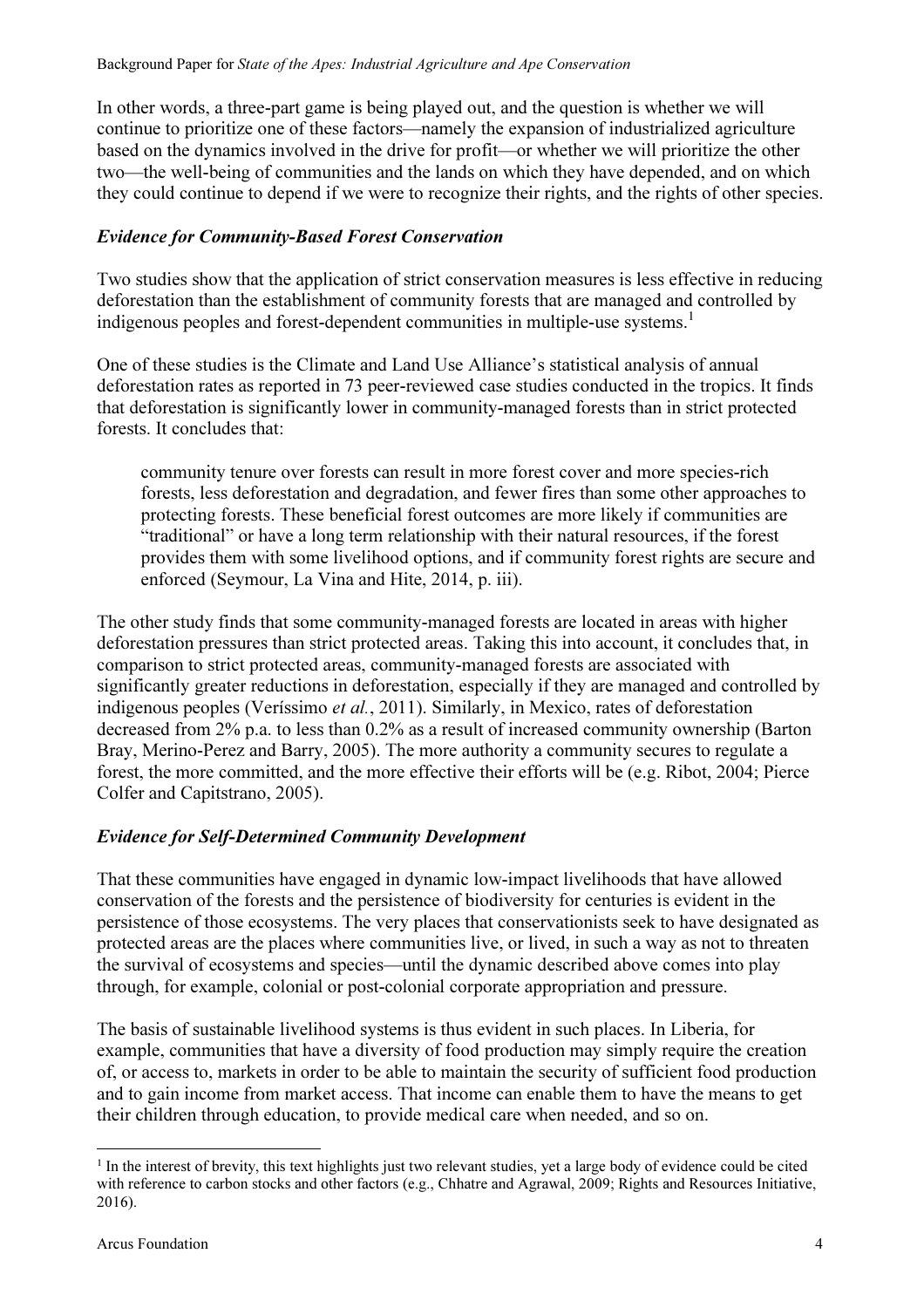However, instead of being offered the opportunities to develop their livelihood systems on this basis—one that does not bring them into conflict with the ecosystems or other species that live in and make up their forests—they are presented with industrialized agriculture, such as oil palm, as though it were the only option and, moreover, inevitable and unstoppable. Indeed, companies and government officials create a context in which communities and individuals scramble to give their land to the companies in the hope that they will get employment; in turn, their farms and forestlands, and the very basis for their sociality and culture, are set to vanish while giving way to degraded and devastated landscapes.

Some very small areas may be preserved for socio-cultural reasons, such as gravesites, but these become meaningless as the towns that gave them significance are abandoned. If they get work, community members move to buildings on company grounds; otherwise, they move elsewhere to try to find work.

The fig-leaf approach is not only applied to socio-cultural protection; it is also used in attempts to protect forestlands as conservation areas. Not only does this set up the conflict between remaining community members, but it also serves to maintain the illusion that an island approach to ecosystem and species protection is possible—refocusing the energy and attention of conservationists from challenging the overall dynamic to struggling to secure a temporary place for species and forests in a rapidly degrading landscape.

Given the chance to reflect on what they really want, communities appear to want development that builds on—rather than destroys—the ecological, social and cultural basis for their existence.

Given the chance to reflect on what they really want, conservationists would no doubt opt for a form of conservation that similarly sustains communities, forests and species. The alternative involves accepting that forests need to be cleared to establish intensive industrial agriculture, asking only that some HCV forest be set aside for conservation and knowing that this approach will only lead to the destruction of sustainable livelihoods and ultimately of the forest itself and, therefore, of the possibility of ape conservation.

## Tools Used to Restrict Dispossession of Communities and Forest Destruction

## The High Conservation Value (HCV) Methodology

While high conservation value sounds good, the way it has been implemented in practice by Greenpeace and others in Liberia has been the imposition of set-asides of environmental HCV areas alongside industrial oil palm plantations. This imposition of conservation alongside the imposition of oil palm can mean that there is no room left for community livelihoods (Forest Peoples Programme, 2015a).

In some cases, communities may offer forestland to a company, which then informs them that it has to leave that forest intact because of HCV. The company might subsequently ask for the communities' farmlands, leaving them deprived of cropland and obliged to make use of HCV areas for their livelihoods.

The situation ends up with conservationists and companies thinking they have done well, although they actually set the conditions for the destruction of communities' livelihoods and of the forest itself.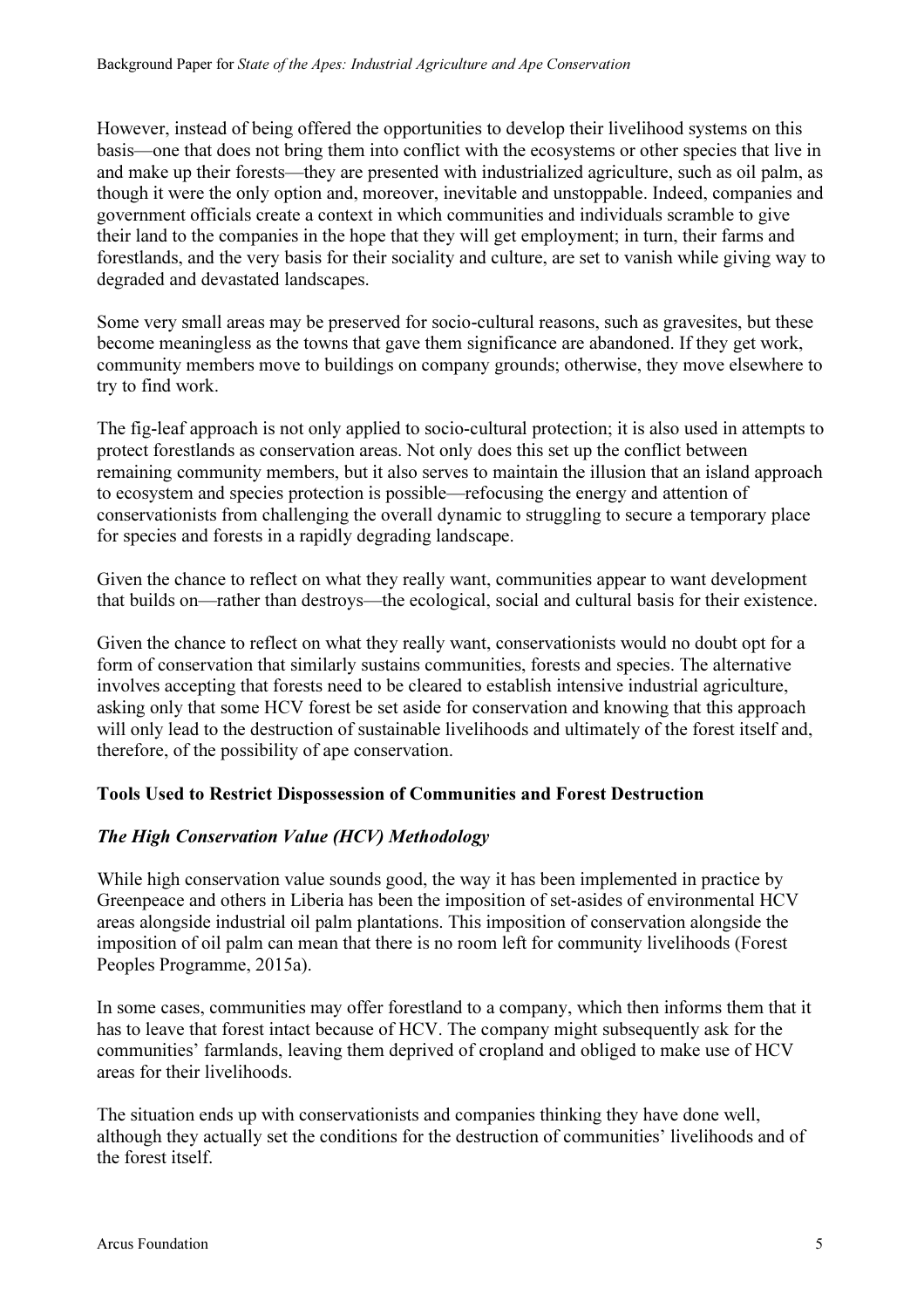Under the concession agreement between the Government of Liberia and a company, any undeveloped areas in the concession are supposed to revert to the government. What this means is that communities lose their land to companies and areas that the company does not use for industrial agriculture are set aside for conservation and inevitably impacted by the community whose own farmland has been taken; meanwhile, the government reclaims set-aside land from the company. It is thus not only the community that loses out in the face of the company and conservation, but also the forest itself.

#### Developing the RSPO complaints procedure into a Whakatane-type process

Efforts could be undertaken to prevent companies from running the Roundtable on Sustainable Palm Oil (RSPO) and other, more recent initiatives that seek to mimic the RSPO by bringing in expert organizations that do not threaten them, but rather depend on them. Specifically, the RSPO complaints procedure could be developed into a Whakatane-type process whereby communities themselves take the lead, supported by FPP and others (Forest Peoples Programme, 2012; Whakatane Mechanism, n.d.).

Just like the palm oil industry, the RSPO subscribes to the dominant palm oil model as a means to attain economic, social and conservation objectives. At the moment, the conservation organizations appear to be, perhaps unwittingly, complicit in sustaining this model by working with it, rather than challenging it.

When communities lack security of tenure under national law, then they are not seen as a legitimate negotiating party, and therefore negotiations are held between the government and a company, and communities' interests are all too easily overridden (Kenrick et al., 2012, Lomax et al., 2012). At the same time, the international mechanisms and players to which communities with grievances turn — such as the RSPO and, to an extent, the HCV mechanism—are built on a model that does not really accommodate communities (Colchester and Chao, 2011).

In Liberia, a recent visit of the RSPO complaints team to investigate the oil palm developer Golden Veroleum Liberia left communities and civil society convinced that the RSPO was entirely captured by the company (Forest Peoples Programme, 2015b). Current public confidence in the RSPO process is perilously low, which could have dire consequences in such an unstable and conflict-ridden context.

From a conservation perspective, The Forest Trust and Greenpeace are highly critical of the RSPO—seeing its standards as too weak and its implementation as poor; these organizations have been involved in setting up alternative standards, such as the No Deforestation, No Peat, No Exploitation Policy, in which Wilmar is involved, and the Forest Conservation Policy, in which Golden Agri Resources is involved. The problem with these is that although their standards may be better, they have no multi-stakeholder involvement or enforcement mechanism.

Even more crucially, though, none of these processes is community-led in the way that the Whakatane Mechanism is.

Perhaps this is the critical shift that is required to ensure that communities can address the issue as equal players. If the RSPO process can be turned on its head so that communities take the lead and evaluate a range of development options, rather than simply being offered a take-it-or-leaveit form of FPIC, then this international mechanism could be a means to address fundamental social and ecological issues rather than simply a cover for appropriation.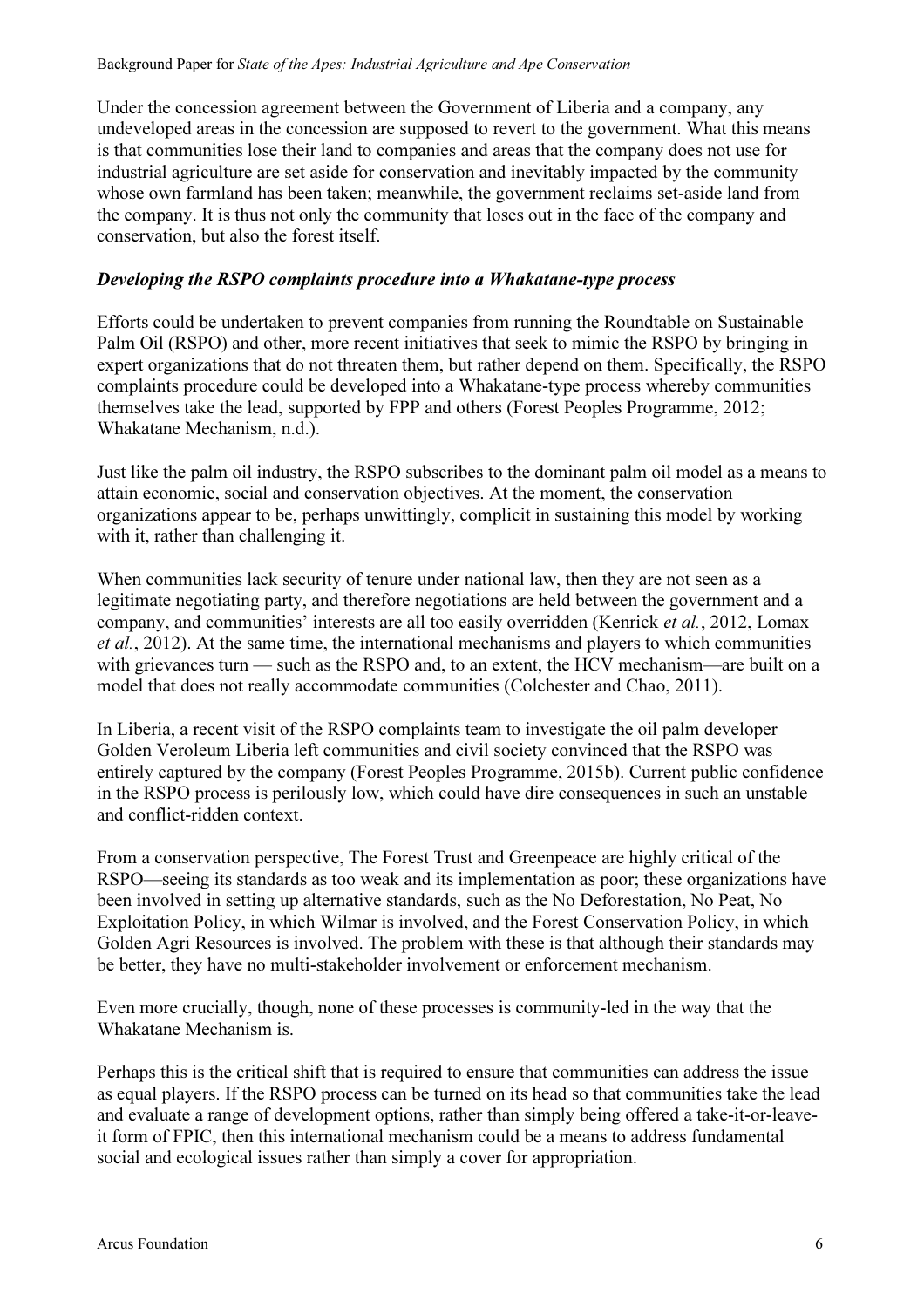Similarly, the HCV process could address social issues if it were to take on board values 5 and 6—cultural and social values and needs—as being fundamental, rather than as irritating necessities. Instead of being a futile attempt to temporarily rescue a few areas of high value to conservationists, the HCV process could become a way of building strong alliances dedicated to conserving ecosystems, species and sustainable livelihoods at the local, regional and international levels.

The key may be to harness both the RSPO process and the HCV process to serve the development needs of communities, in a way that is based on their conservation of their environments. Doing so would require both processes to be reshaped in a form that mirrors the Whakatane Mechanism that ensures that communities—rather than companies, governments or conservation bodies—take the lead.

While that step does not resolve the problem, it creates a context in which:

- communities have to engage in dialog among themselves to establish whether and how they are committed to sustaining their communities and their environments; and
- communities can engage with companies, governments and conservation bodies on a far more equal footing, to a far more sustainable end.

Two quotations from indigenous leaders highlight why this process is needed. The first is from a Baka leader from southern Cameroon, who spoke of the way they respond to powerful outsiders by simply telling them what the Baka think they want to hear:

We know what people want us to say so we say it, but we know what we really want.

In Kenya, the creation of a context in which communities can say what they really want and, therefore, find out what they really want through honest intra-community dialog, has worked very well (Forest Peoples Programme, 2013). There, the Ogiek of Mt. Elgon have been able to create conservation community bylaws and override those in the community who are only interested in short-term benefit—by taking on a long-term perspective. In so doing, they are foregrounding an approach to the future that is rooted in what they know from the past:

We have not conserved; it is the way we live that conserves.

## Abbreviations

| <b>FPIC</b> | Free, prior and informed consent   |
|-------------|------------------------------------|
| <b>FPP</b>  | <b>Forest Peoples Programme</b>    |
| <b>HCV</b>  | High conservation value            |
| p.a.        | per annum                          |
| <b>RSPO</b> | Roundtable on Sustainable Palm Oil |

## References

Alexandratos, N. and Bruinsma, J. 2012. World Food and Agriculture to 2030/2050: The 2012 Revision. ESA Working Paper No. 12–03, June. Rome, Italy: Food and Agriculture Organization of the United Nations (FAO).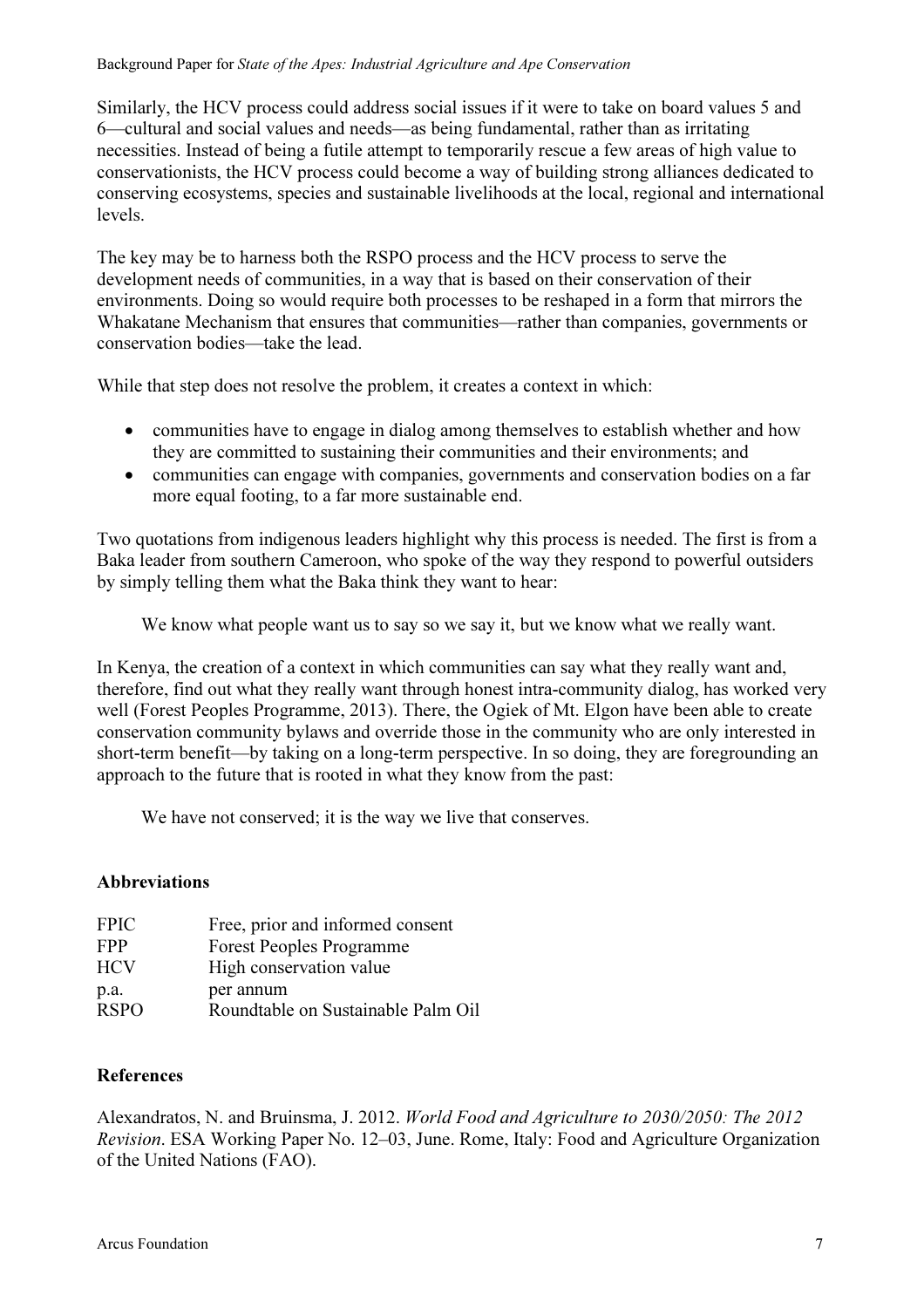Barton Bray, D. L. Merino-Perez and Barry, D. (Eds.). 2005. The Community Forests of Mexico Managing for a Sustainable Landscape. Austin: University of Texas Press.

Chhatre, A and Agrawal, A. 2009. Trade-offs and synergies between carbon storage and livelihood benefits from forest commons. Proceedings of the National Academy of Sciences of the USA, 106 (42): 17667-69.

Colchester, M. and Chao, S. (Eds.). 2011. Oil Palm Expansion in South East Asia: Trends and implications for local communities and indigenous peoples. Forest Peoples Programme and SawitWatch: Moreton-in-Marsh, UK. Available at: http://www.forestpeoples.org/oil-palmexpansion-in-south-east-asia-trends-implications-local-communities-indigenous-peoples

Forest Peoples Programme. 2012. Whakatane Mechanism. Available at: http://www.forestpeoples.org/topics/environmental-governance/internationalprocesses/whakatane-mechanism

Forest Peoples Programme. 2013. Chepkitale Ogiek community document their customary bylaws for the first time in order to ensure the continued conservation of their ancestral lands and natural resources http://www.forestpeoples.org/topics/customary-sustainable-use/news/2013/11/chepkitale-ogiekcommunity-document-their-customary-by

Forest Peoples Programme. 2015a. 'The 'Zero Deforestation' debate: Forest Peoples, 'High Conservation Values' and 'High Carbon Stocks'. Available at: http://www.forestpeoples.org/enewsletters/fpp-e-newsletter-september-2015/news/2015/09/zerodeforestation-debate-forest-peoples-h

Forest Peoples Programme. 2015b. 'Hollow Promises: An FPIC assessment of Golden Veroleum and Golden Agri-Resource's palm oil project in Liberia' Available at: http://www.forestpeoples.org/sites/fpp/files/publication/2015/04/hollow-promises-report.pdf

Kenrick, J., Lomax, T. and Brownell, A. 2012. "We who live here own the land" Customary Land Tenure in Grand Cape Mount, and Community Recommendations for Reform of Liberia's Land Policy and Law. Green Advocates/Forest Peoples Programme. Available at: http://www.forestpeoples.org/topics/rights-land-natural-resources/publication/2013/new-reportwe-who-live-here-own-land-customary

Lomax, T., Kenrick, J. and Brownell, A. 2012. Case Study for FAO Implementation Guide on FPIC and land acquisition: Sime Darby oil palm and rubber plantation in Grand Cape Mount county, Liberia. Moreton-in-Marsh, UK: Forest Peoples Programme. Available at: http://www.forestpeoples.org/sites/fpp/files/publication/2012/11/liberiasimedarbyfpic\_0.pdf

Ribot, J. 2004. Waiting for Democracy: The Politics of Choice in Natural Resource Decentralization. Washington DC: World Resources Institute.

Rights and Resources Initiative. 2016. The Science Is In: Community Governance Supports Forest Livelihoods and Sustainability. Washington DC: Rights and Resources Initiative. Available at: http://www.rightsandresources.org/en/publication/community-governance/

Pierce Colfer, C. and Capitstrano, D. (Eds.). 2005. The Politics of Decentralization, Forests, Power and People. Bogor: CIFOR.